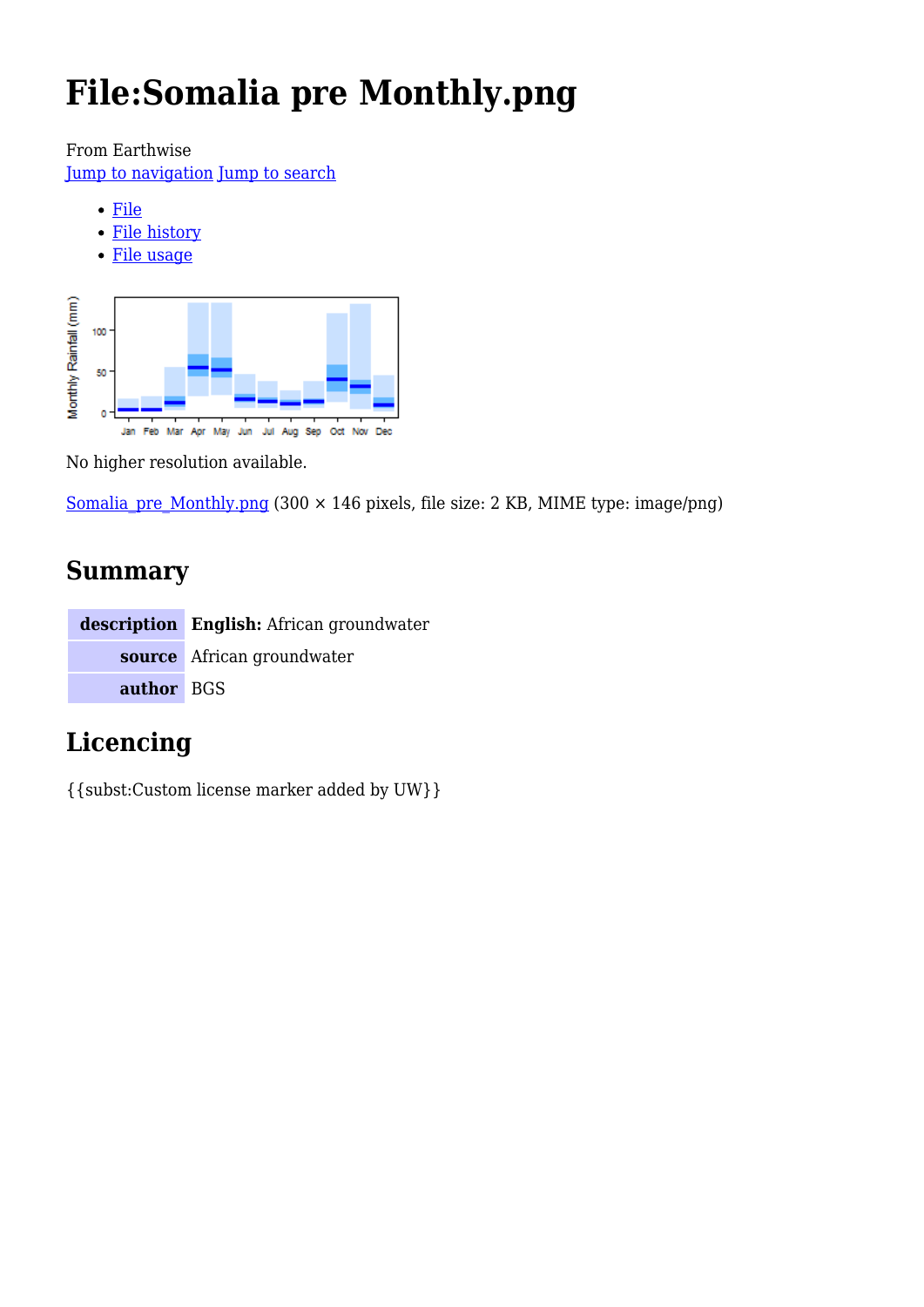Download of 1000 x 1000 pixel images is free for all non-commercial use - all we ask in return is for you to acknowledge BGS when using our images. Click our Terms and Conditions link below for information on acknowledgement text, and to find out about using our images commercially.

#### **Copyright**

The images featured on this site unless otherwise indicated are copyright material of the UK Research and Innovation (UKRI), of which the British Geological Survey is a component body. The British Geological Survey encourages the use of its material in promoting geological and environmental sciences. The images may be reproduced free of charge for any non-commercial use in any format or medium provided they are reproduced accurately and not used in a misleading or derogatory context. Where any images on this site are being republished or copied to others, the source of the material must be identified and the copyright status acknowledged. The permission to reproduce UKRI protected material does not extend to any images on this site which are identified as being the copyright of a third party. Authorisation to reproduce such material must be obtained from the copyright holders concerned.

#### **Non-commercial Use**

Use of the images downloaded from this site and reproduced digitally or otherwise may only be used for non-commercial purposes, which are:-

- Private study or research for a non-commercial purpose
- Education for teaching, preparation and examination purposes

When using the images please credit 'British Geological Survey' and include the catalogue reference ('P Number') of the item to allow others to access the original image or document. Noncommercial users of the images from this site are restricted to downloading no more than 30 images, without seeking further permission from [enquiries@bgs.ac.uk](mailto:enquiries@bgs.ac.uk)

#### **Commercial Use**

For commercial use of these images for which higher resolution images are available, individual permissions and/or licences arrangements should be agreed by contacting [enquiries@bgs.ac.uk](mailto:enquiries@bgs.ac.uk) Commercial use will include publications in books (including educational books), newspapers, journals, magazines, CDs and DVDs, etc, where a cover charge is applied; broadcasts on TV, film and theatre; and display in trade fairs, galleries, etc. If you are in doubt as to whether your intended use is commercial, please contact [enquiries@bgs.ac.uk](mailto:enquiries@bgs.ac.uk)

#### **Warranty**

Use of the images downloaded from this site is at the users own risk. UKRI gives no warranty as to the quality of the images or the medium on which they are provided or their suitability for any use. **Ordnance Survey topography**

Maps and diagrams in Earthwise use topography based on Ordnance Survey mapping. The National Grid and other Ordnance Survey data ©Crown Copyright and database rights 2015. Ordnance Survey Licence No. 100021290 EUL.

# **File history**

Click on a date/time to view the file as it appeared at that time.



You cannot overwrite this file.

# **File usage**

The following page links to this file: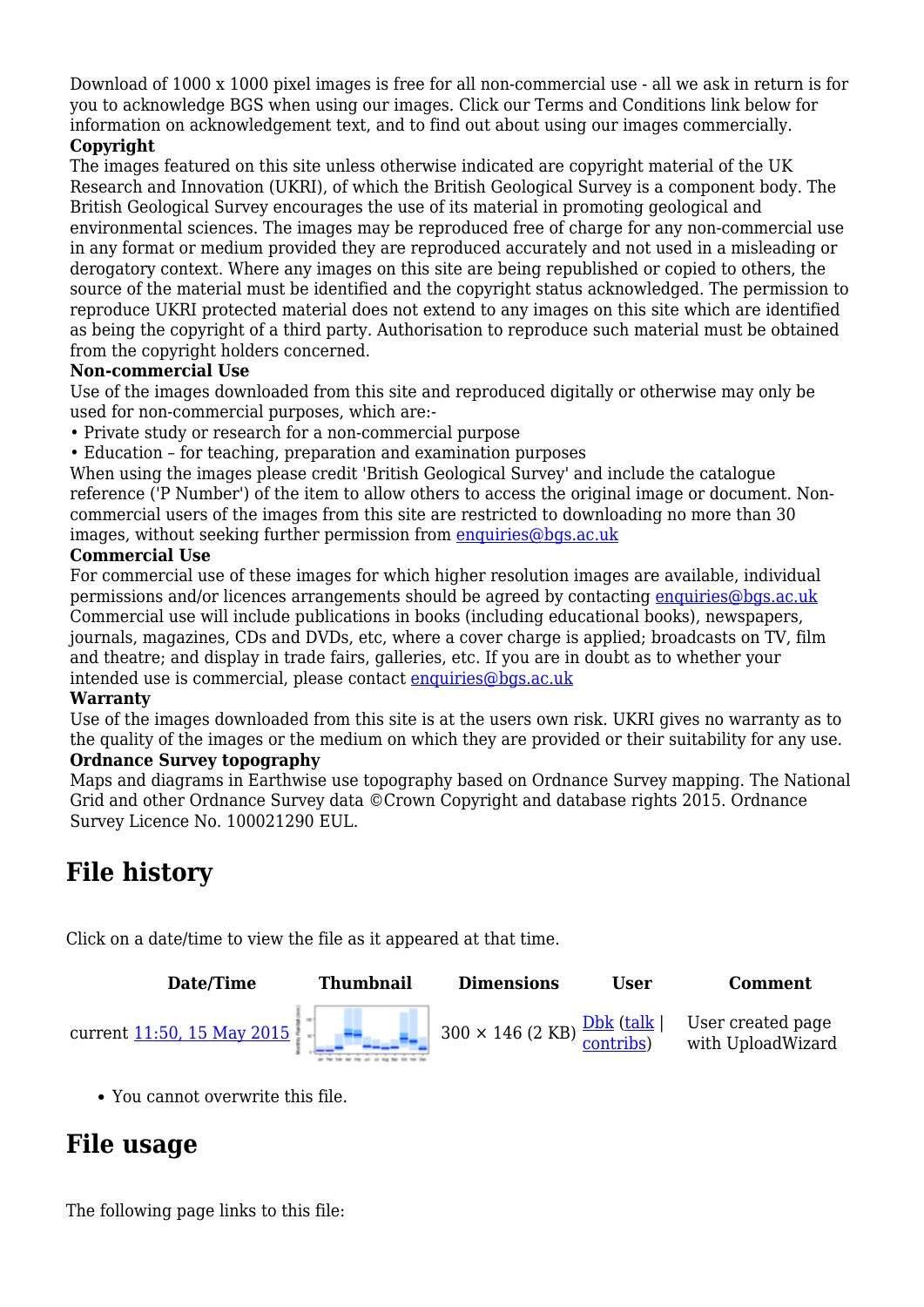[Hydrogeology of Somalia](http://earthwise.bgs.ac.uk/index.php/Hydrogeology_of_Somalia)

#### Retrieved from

'[http://earthwise.bgs.ac.uk/index.php?title=File:Somalia\\_pre\\_Monthly.png&oldid=11345](http://earthwise.bgs.ac.uk/index.php?title=File:Somalia_pre_Monthly.png&oldid=11345)' [Categories:](http://earthwise.bgs.ac.uk/index.php/Special:Categories)

- [License tags](http://earthwise.bgs.ac.uk/index.php/Category:License_tags)
- [Uploaded with UploadWizard](http://earthwise.bgs.ac.uk/index.php/Category:Uploaded_with_UploadWizard)

# **Navigation menu**

### **Personal tools**

- Not logged in
- [Talk](http://earthwise.bgs.ac.uk/index.php/Special:MyTalk)
- [Contributions](http://earthwise.bgs.ac.uk/index.php/Special:MyContributions)
- [Log in](http://earthwise.bgs.ac.uk/index.php?title=Special:UserLogin&returnto=File%3ASomalia+pre+Monthly.png&returntoquery=action%3Dmpdf)
- [Request account](http://earthwise.bgs.ac.uk/index.php/Special:RequestAccount)

### **Namespaces**

- [File](http://earthwise.bgs.ac.uk/index.php/File:Somalia_pre_Monthly.png)
- [Discussion](http://earthwise.bgs.ac.uk/index.php?title=File_talk:Somalia_pre_Monthly.png&action=edit&redlink=1)

### $\Box$

**Variants**

### **Views**

- [Read](http://earthwise.bgs.ac.uk/index.php/File:Somalia_pre_Monthly.png)
- [Edit](http://earthwise.bgs.ac.uk/index.php?title=File:Somalia_pre_Monthly.png&action=edit)
- [View history](http://earthwise.bgs.ac.uk/index.php?title=File:Somalia_pre_Monthly.png&action=history)
- [PDF Export](http://earthwise.bgs.ac.uk/index.php?title=File:Somalia_pre_Monthly.png&action=mpdf)

 $\Box$ 

### **More**

### **Search**

Search Go

### **Navigation**

- [Main page](http://earthwise.bgs.ac.uk/index.php/Main_Page)
- [Recent changes](http://earthwise.bgs.ac.uk/index.php/Special:RecentChanges)
- [Random page](http://earthwise.bgs.ac.uk/index.php/Special:Random)
- [Help about MediaWiki](https://www.mediawiki.org/wiki/Special:MyLanguage/Help:Contents)